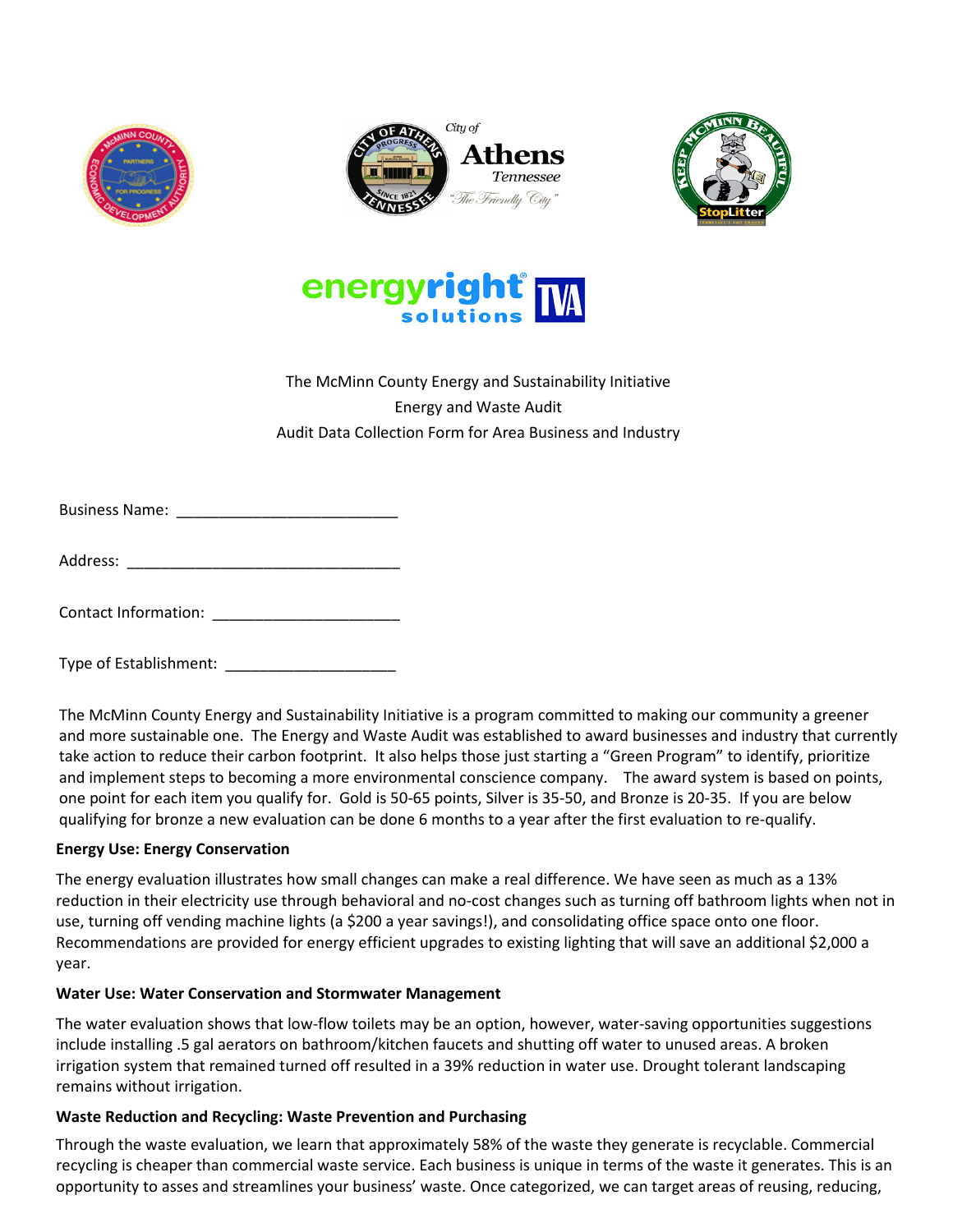and recycling.

## **Pollution Prevention: Landscaping and Transportation/Quality**

The pollution prevention evaluation ensures businesses properly store all chemicals and hazardous substances in a secure location. Additional steps to use less toxic substances where feasible are recommended.

## **General:**

- \_ Train employees from day one to follow environmental practices
- Provide employees with written materials (via email)
- Advertise accomplishments through press releases
- \_ Encourage other area businesses to Go Green
- Participate in local green events: i.e. tree plantings, cleanups, etc.

## **Waste Prevention:**

- \_ Do waste audit attached to this form to find problems or ways to recycle
- Reduce copying through use of electronic communication
- \_ Have your printers default to 2 sided copying
- Use marketing materials that require no envelope
- \_ Collect email addresses as an alternative to "snail mail"
- Recycle food waste either by composting, pig farmers or special collection
- \_ Use concentrated cleaning products
- \_ Use reusable towels, napkins, table cloths
- Use large soap dispensers instead of individual ones
- \_ Use bulk condiments instead of individual (sugar packets, creamers, etc.)
- \_ Collect ink jet cartridges and cell phones for recycling
- \_ Repurpose office furniture and supplies
- \_ Donate unneeded, good usable items to non-profit organizations

### **Purchasing:**

- \_ Purchase paper that is at least 30% post-consumer
- \_ Use 100% recycled paper whenever possible
- Buy in bulk whenever possible
- Purchase locally or American made whenever possible
- Purchase green, safe cleaning supplies
- Purchase toilet tissue and paper towels made from 100% recycled paper
- Purchase reusable rather than disposable products

### **Energy Conservation:**

- \_ Had an Energy Audit of your building by TVA
- \_ Turn off lights and electronic equipment when not in use
- \_ Installed motion sensors and lighting controls
- \_ Installed programmable thermostats to control heating and cooling
- \_ Insulated hot water heaters and water pipes
- Purchase Energy Star equipment and appliances
- \_ Check and repair leaks around windows and doors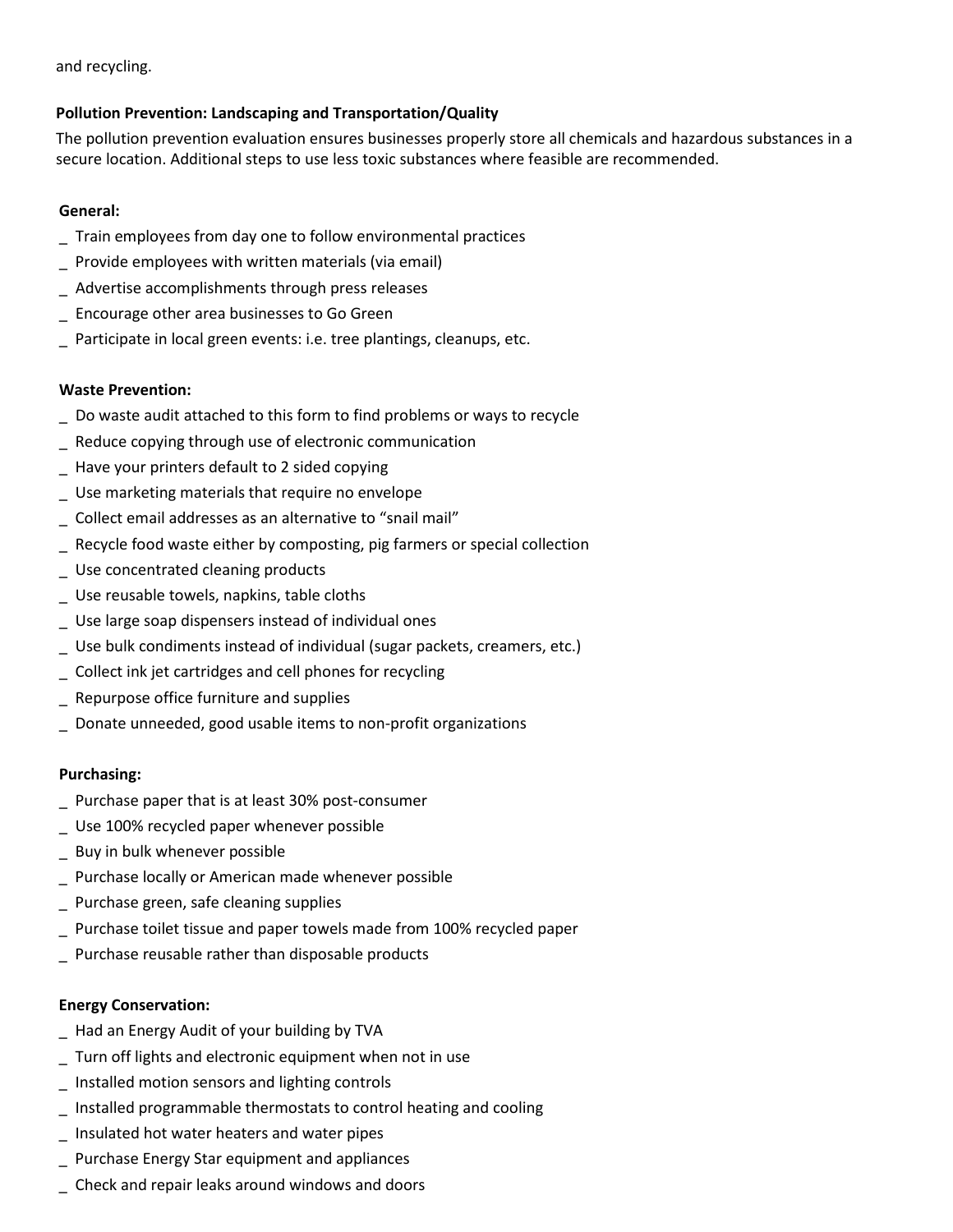- \_ Replaced fluorescent tubes with energy efficient fixtures
- \_ Replaced incandescent bulbs with CFLs or better yet, LEDs
- \_ Installed energy efficient windows
- \_ Installed solar panels
- \_ External Shading

### **Water Conservation:**

- \_ Check water bill for indications of leaks
- \_ Check for plumbing leaks and repair immediately
- \_ Clean outdoor areas with a broom, not water to avoid runoff
- \_ Do not allow litter to accumulate
- \_ Install energy efficient toilets
- \_ Install waterless urinals
- \_ Install high efficiency faucet aerators
- \_ Install reminder signs in restrooms to conserve water
- \_ Change window cleaning schedule to "as needed"

### **Stormwater Management:**

- \_ Check company vehicles for oil leaks
- \_ Distribute educational material on stormwater pollution prevention to employees
- \_ Keep dumpster area clean
- \_ If there is an outdoor smoking area, provide butt containers
- \_ Inspect Detention/Retention ponds regularly and maintain

### **Landscaping:**

- \_ Test irrigation system regularly to ensure proper coverage
- \_ Installed a smart metering system
- \_ Replace grass areas with water-efficient Native shrubs
- \_ Use natural mulches to increase water retention and prevent erosion
- \_ Remove weeds by hand….do not use herbicides
- \_ Use permeable paving
- \_ Installed a rain barrel or cistern to collect water for supplemental irrigation
- \_ Installed a rain garden in an area where runoff occurs
- \_ Do not use chemical fertilizers

### **Transportation/Air Quality:**

- \_ Replace company vehicles with energy efficient vehicles
- \_ Maintain fleet efficiency through regular maintenance schedules
- \_ Institute a no idling policy on your business property
- \_ Utilize email, teleconferencing, and video conferencing to avoid unnecessary travel